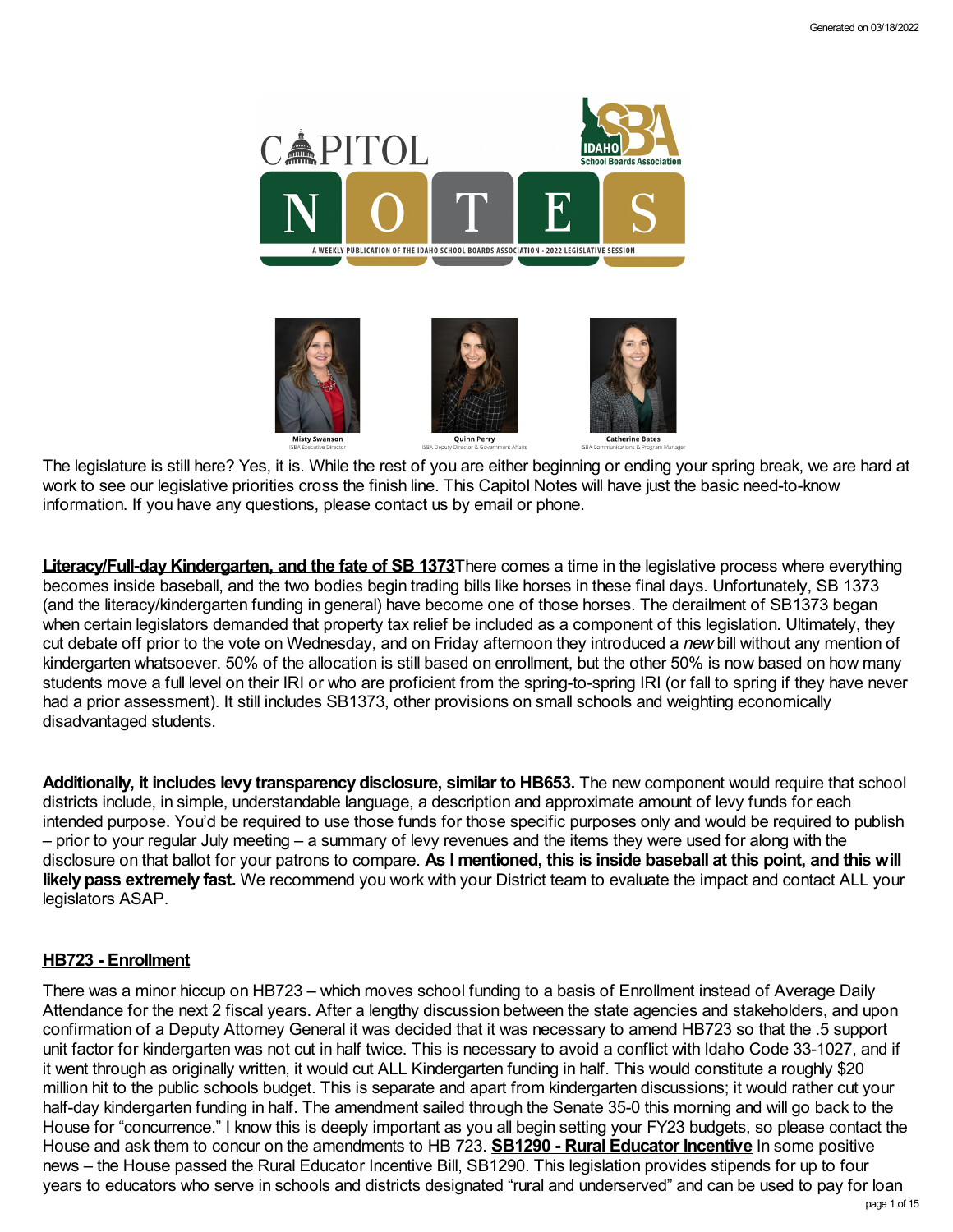forgiveness, professional development, or advanced degrees. Once this program gets off the ground, we'll provide information to those eligible. Generated on 03/18/2022

**Veto on Master Educator Premium**Governor Little issued his first "veto" of the session on HB533 – which would have allowed educators who received the Master Educator Premium to continue receiving it even if they move into an administrator role. Only 23 people in the State would be eligible. The Governor noted that the legislative intent of the Master Educator Premium was to keep teachers in the classroom. We see it as unlikely that the legislature will override this veto.

The Budget bills are starting to get bill numbers, and we'll work to get them on the bill tracker below as they **appear on the legislative website.**

**Need help navigating the Idaho Legislature?** To stay up to date on what is happening in the 2022 Legislative Session visit their [website.](https://legislature.idaho.gov/legislators/whosmylegislator/) **A few helpful links:**

Find your legislative representatives [here.](https://legislature.idaho.gov/legislators/whosmylegislator/)

Find the House Committee Agendas [here.](https://legislature.idaho.gov/sessioninfo/agenda/hagenda/)

Find the Senate Committee Agendas [here.](https://legislature.idaho.gov/sessioninfo/agenda/sagenda/)

# **Color Coded Bill Key:**

Pink: Bills that are urgent | Green: ISBA Sponsored Bill | Yellow: Monitoring - Impact | Blue: Monitoring - No Expected Impact

**Tracking:** Monitoring - Impact | **H [0788](https://legislature.idaho.gov/sessioninfo/2022/legislation/H0788/) | Relates to the appropriation to the Public Schools Educational Support Program's Division of Children's Programs for fiscal year 2023.**

**Introduced:** 03/17/2022 | **Last Action:** Mar 17, 2022 - Reported Printed; Filed for Second Reading

**Our Position:** Support

**Staff Analysis:**

This is a one of the public schools' budget bills and includes IDLA, school nutrition, mastery, literacy proficiency dollars, and more.

**Tracking:** Monitoring - Impact | **S [1404](https://legislature.idaho.gov/sessioninfo/2022/legislation/S1404/) | Relates to the appropriation to the Public Schools Educational Support** Program for the Division of Administrators, the Division of Teachers, and the Division of Operations for fiscal **year 2022.**

**Introduced:** 03/14/2022 | **Last Action:** Mar 17, 2022 - Read First Time, Filed for Second Reading

**Our Position:** Support

**Staff Analysis:**

This is an FY2022 supplemental appropriate that is funding \$1,000 bonuses for administrators, teachers, pupil service staff, and classified positions.

Tracking: Monitoring - Impact | H [0741](https://legislature.idaho.gov/sessioninfo/2022/legislation/H0741/) | Amends and adds to existing law to provide property tax relief for owneroccupied homesteads, to increase the grocery tax credit, and to raise the sales and use tax rate to provide **replacement funding for local tax areas.**

**Introduced:** 03/04/2022 | **Last Action:** Mar 07, 2022 - Reported Printed and Referred to Revenue & Taxation

**Our Position:** Neutral

**Staff Analysis:**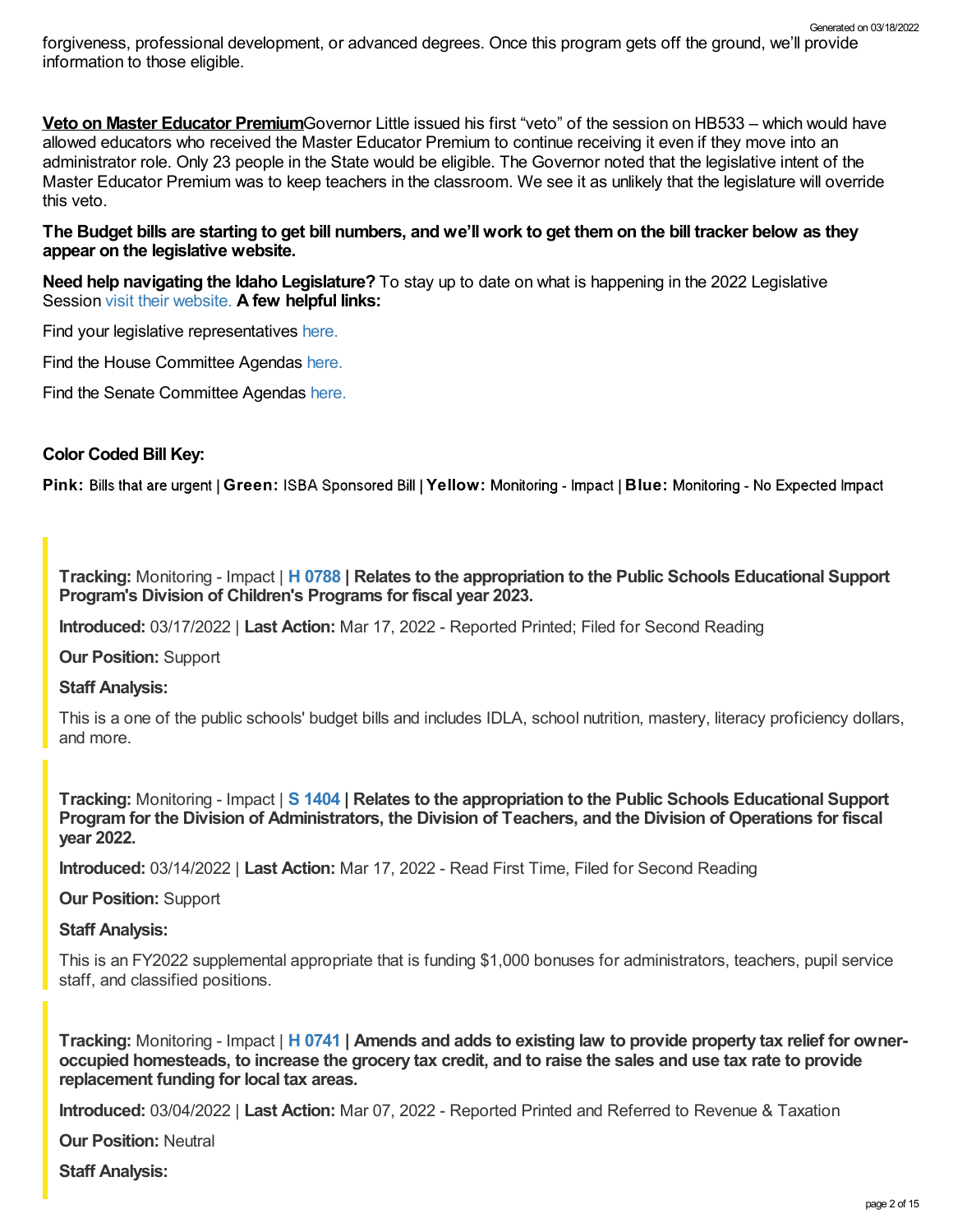This bill does not appear to be moving forward this legislative session, but the sponsors hope to gain feedback throughout the interim. It would remove all property taxes - with the exception of voter-approved bonds and school levies - from owner-occupied residential properties by increasing the sales tax from 6% to 7.85%. It would also raise the grocery tax credit to \$175 per person. It would dedicate 1.65% of the increase to the local governments impacted such as cities and counties. It would, however, make Idaho's sales tax the highest in the country.

**Tracking:** Monitoring - Impact | **S [1374](https://legislature.idaho.gov/sessioninfo/2022/legislation/S1374/) | Adds to existing law to provide for career exploration courses.**

**Introduced:** 03/04/2022 | **Last Action:** Mar 17, 2022 - Reported out of Committee with Do Pass Recommendation, Filed for Second Reading

### **Our Position:** Neutral

# **Staff Analysis:**

This legislation defines career exploration for 8th grade students to assist them in identifying potential interests and resulting career paths.

# **Tracking:** Urgent | **S [1373](https://legislature.idaho.gov/sessioninfo/2022/legislation/S1373/) | Amends existing law to provide for certain state funding distributions.**

**Introduced:** 03/04/2022 | **Last Action:** Mar 16, 2022 - U.C. to hold place on third reading calendar until Friday, March 18, 2022

# **Our Position:** Support

#### **Staff Analysis:**

The bill would amend Idaho's Literacy Achievement & Accountability Act to state that literacy funds could be used for optional full-day Kindergarten. While it isn't a universal full-day kindergarten bill, it provides additional clarity on the use of literacy funds and may provide enough resources for your school or district to offer full-day kindergarten. It also changes the literacy distribution formula to say that 50% of funds are distributed based on enrollment, but the remainder would be based on growth to proficiency. It would weight economically disadvantaged students as 1.75, and would ensure funding for schools with very few students. **We're supportive of the bill, but testified to concerns about the predictability and stability of programs when half the funds could be inconsistently distributed**. This legislation is on "life support" and is most likely dead for the session.

**Tracking:** Urgent | **H [0734](https://legislature.idaho.gov/sessioninfo/2022/legislation/H0734/) | Amends existing law to revise provisions regarding school-required actions to prevent the spread of infectious disease.**

**Introduced:** 03/03/2022 | **Last Action:** Mar 09, 2022 - Introduced, read first time; referred to: Education

#### **Our Position:** Oppose

# **Staff Analysis:**

Like other bills that usurp a school boards decision on school operations, ISBA is opposed to this legislation on **the principle of local control.** This would require school districts and charter schools to allow for a religious, medical, or personal belief exemption to wearing a facial covering at school. It had a lightening fast hearing and passed the House, and is awaiting a hearing in Senate Education.

**Tracking:** Urgent | **H [0733](https://legislature.idaho.gov/sessioninfo/2022/legislation/H0733/) | Adds to existing law to prohibit evaluations, questionnaires, surveys, and data collection on a student's behavioral well-being without the approval of the school board and a parent or guardian.**

**Introduced:** 03/03/2022 | **Last Action:** Mar 03, 2022 - Reported Printed and Referred to Education

**Our Position:** Oppose

**Staff Analysis:**

We have concerns with the legislation and believe it should be divided in to two separate bills. This legislation would require that schools cannot collect data by survey, evaluation, or questionnaire on a students behavior, trauma,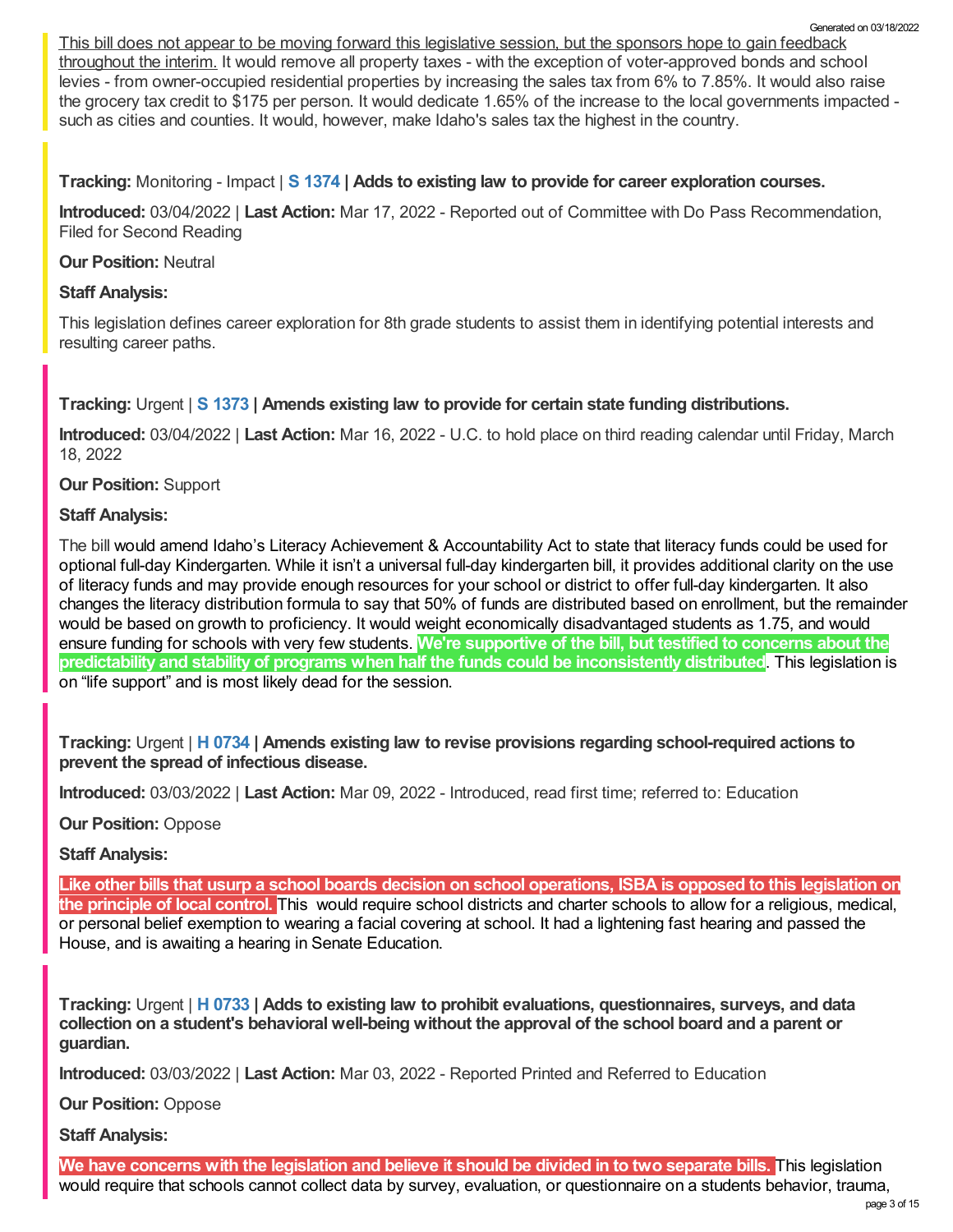**Tracking:** Monitoring - Impact | **H [0732](https://legislature.idaho.gov/sessioninfo/2022/legislation/H0732/) | Amends existing law to provide that publicly funded programs shall not be designated as home schooling.**

**Introduced:** 03/03/2022 | **Last Action:** Mar 09, 2022 - U.C. to be placed on General Orders, no objection

**Our Position:** Neutral

# **Staff Analysis:**

This legislation states in the compulsory attendance definition that no Idaho public school or department is allowed to designate any publicly funded program as "home schooling "or "homeschooling" nor shall they designate students who are enrolled in or receiving K-12 funding as either. It also seems to be targeted at Idaho's Virtual Charter schools that may consider themselves a "home schooling" program.

**Tracking:** Monitoring - Impact | **H [0731](https://legislature.idaho.gov/sessioninfo/2022/legislation/H0731/) | Amends and adds to existing law to establish provisions regarding certain dyslexia interventions.**

**Introduced:** 03/03/2022 | **Last Action:** Mar 14, 2022 - Read second time; filed for Third Reading

# **Our Position:** Neutral

# **Staff Analysis:**

This legislation is a compromise dyslexia bill that first defines dyslexia, and then directs the State Department of Education to create screening tools and intervention practices to support children with dyslexia. It does require LEA to provide evidence-based interventions in alignment with the literacy plan and dyslexia handbook. It would also require all instructional staff member and coaches involved in the instruction of students in Kindergarten through grade 5, including special education teachers, to receive professional development on dyslexia interventions. Also by 2023, every teacher, administrators, and school counselors with instructional certificates in grades 6-12are required to have received professional development on characteristics of dyslexia. By 20215, all teachers or administrators with a K-8 endorsement, exceptional child endorsement, blended early childhood, or school counselor serving students in K-5th grade earn one or more credits of professional development on dyslexia and understanding the pedagogy for instructing students with dyslexia in order to re-certify. This legislation has passed the House, Senate Education, and is expected to pass the full Senate.

**Tracking:** Monitoring - Impact | **H [0723](https://legislature.idaho.gov/sessioninfo/2022/legislation/H0723/) | Adds to existing law to provide that enrollment shall replace average** daily attendance in funding formulas for fiscal years 2023 and 2024 and to provide for a study committee on the **public school funding formula.**

**Introduced:** 03/02/2022 | **Last Action:** Mar 17, 2022 - Read second time as amended in the Senate, filed for Third Reading

#### **Our Position:** Support

# **Staff Analysis:**

A compromise on moving the state permanently to Enrollment and away from average daily attendance, this bill would fund schools on full-time equivalent enrollment for FY23 and FY24. It would also call for a new committee to study Idaho's funding formula. **This legislation was amended in the Senate, and must go back to the House for 'concurrence' on the Senate amendments.**

**Tracking:** Monitoring - Impact | **H [0717](https://legislature.idaho.gov/sessioninfo/2022/legislation/H0717/) | Amends existing law to provide an alternative means to determine school**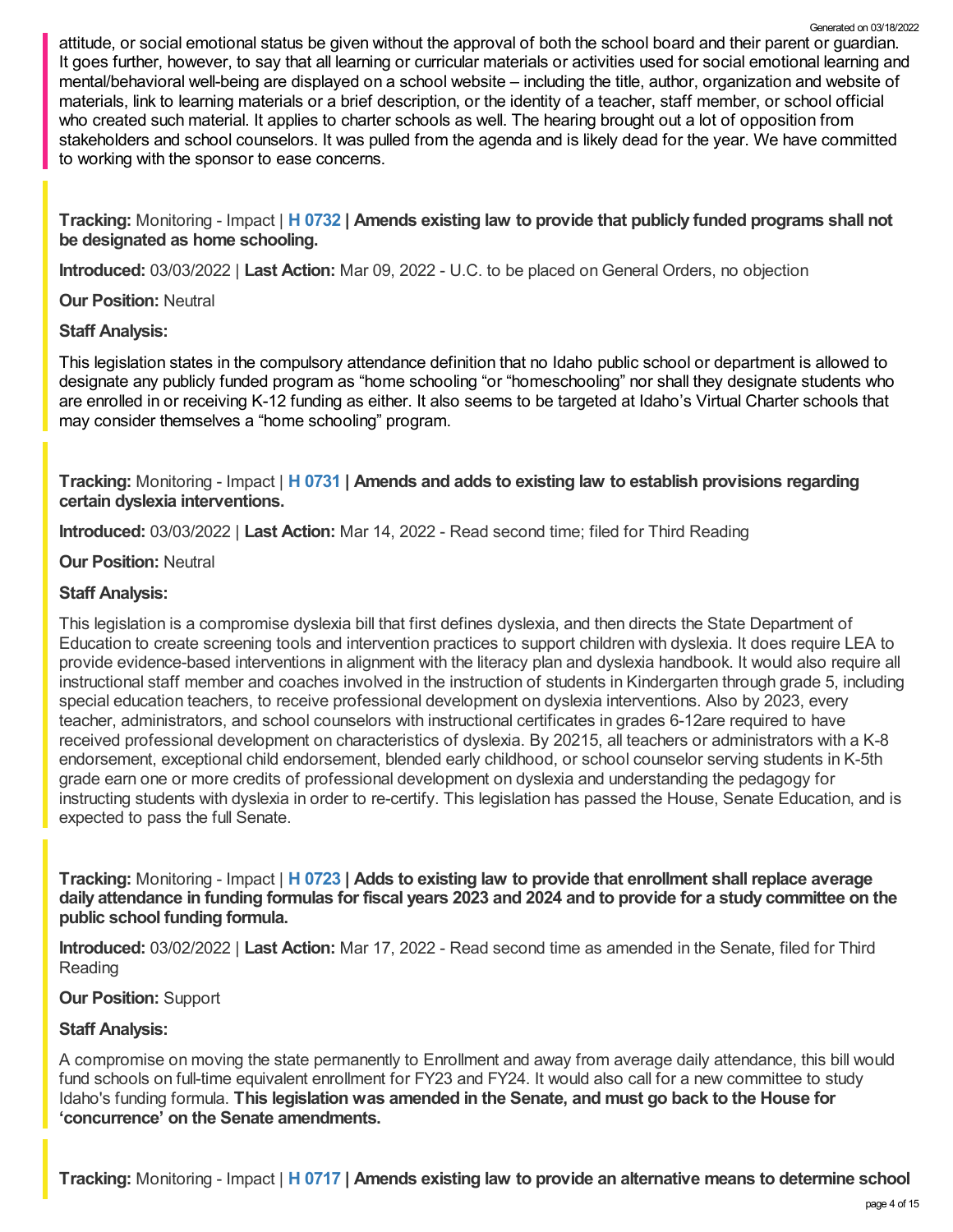**Introduced:** 03/01/2022 | **Last Action:** Mar 02, 2022 - Reported Printed and Referred to Education

**Our Position:** Support

# **Staff Analysis:**

**ISBA supports this legislation based on an ISBA Resolution on school age flexibility.** This legislation would amend Idaho's school age statute that says if a child's parent or guardian have determined that a child is "school-ready" and their 5th birthday is before the 31st of December, a child may be eligible to enroll in school at age 4.

Tracking: Urgent | H [0716](https://legislature.idaho.gov/sessioninfo/2022/legislation/H0716/) | Adds to existing law to provide for the adoption of initial certification and content **standards prepared by 2020-2021 work groups.**

**Introduced:** 03/01/2022 | **Last Action:** Mar 14, 2022 - Read second time; filed for Third Reading

**Our Position:** Neutral

#### **Staff Analysis:**

This legislation directs the State Board of Education to adopt the draft Idaho Content Standards for English Language Arts, Mathematics, and Science. The bill passed the Committee and will head to the House Floor. We testified to go on record that we hope to see a commitment from the legislature to receive the financial resources needed to implement these standards.

**Tracking:** Monitoring - Impact | **H [0701](https://legislature.idaho.gov/sessioninfo/2022/legislation/H0701/) | Adds to existing law to establish the Idaho Workforce Housing Fund and to provide for the allocation of funds.**

**Introduced:** 02/28/2022 | **Last Action:** Mar 16, 2022 - Read second time; filed for Third Reading

**Our Position:** Support

#### **Staff Analysis:**

**ISBA Supports this legislation. It passed the House and is expected to be heard very soon in the Senate.** This legislation would create an advisory commission who would be tasked with developing, implementing, and maintaining a statewide workforce housing plan. The fund would be created to accept funds appropriated by the legislature, and distribute funds according to the statewide workforce housing plan implemented by the Commission. We know that workforce housing is an issue deeply impacting school districts – in areas rural and urban. This is a step in the right direction to collaborate with other local governments and employers to be able to recruit and retain a workforce in Idaho's schools.

**Tracking:** Monitoring - No Expected Impact | **S [1354](https://legislature.idaho.gov/sessioninfo/2022/legislation/S1354/) | Amends existing law to establish an apprenticeship program for certain high school students.**

**Introduced:** 02/28/2022 | **Last Action:** Mar 17, 2022 - to Senate

**Our Position:** Neutral

#### **Staff Analysis:**

This legislation would allow high school students who have completed two years of high school to enroll in a licensed barber or cosmetology program and begin accruing training hours during their junior year.

**Tracking:** Monitoring - Impact | **H [0680](https://legislature.idaho.gov/sessioninfo/2022/legislation/H0680/) | Amends existing law to provide that school boards shall have the authority to adopt policies and procedures regarding student clubs and organizations.**

**Introduced:** 02/24/2022 | **Last Action:** Feb 25, 2022 - Reported Printed and Referred to Education

**Our Position:** Neutral

**Staff Analysis:**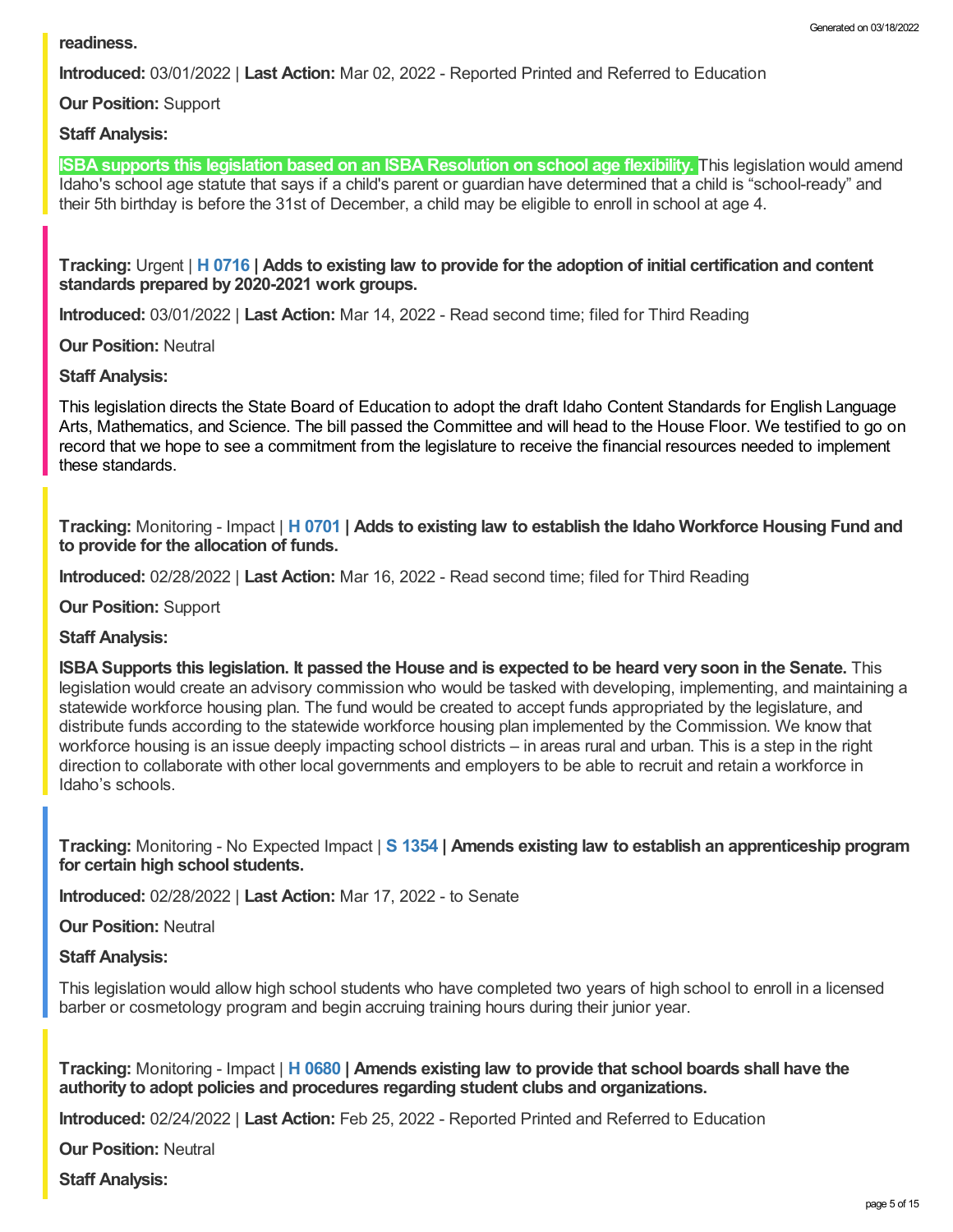This legislation would require that school districts and charter schools receive explicit parental permission for their student to participate in school clubs. It also requires that the school board approve and publish annual a list of all approved school clubs, advisors, and a description of the club and it's activities. While we do believe this creates a huge barrier for students to be able to participate in clubs, we're neutral on the legislation. In addition, it should be stated that schools cannot limit a students constitutional right to assemble. Generated on 03/18/2022

**Tracking:** Urgent | **H [0676](https://legislature.idaho.gov/sessioninfo/2022/legislation/H0676/) | Amends existing law to provide a certain exception regarding concealed weapons, to revise provisions regarding preemption of firearms regulation, and to provide for civil enforcement for violations.**

**Introduced:** 02/23/2022 | **Last Action:** Feb 24, 2022 - Reported Printed and Referred to State Affairs

# **Our Position:** Oppose

# **Staff Analysis:**

This legislation would state that any public agency - including a school district or charter school - that leases, rents, or contracts with a private entity must not have the rights to prohibit the use or carry if firearms on it's property. In other words, if a school rents out it's gymnasium for an event, that private entity must allow people attending to bring their firearms to that event. Further, it would allow anyone to bring a civil lawsuit for damages against a political subdivision if they failed to comply. **This is a huge infringement on local control, and we're opposed to the bill.**

# **Tracking:** Urgent | **H [0669](https://legislature.idaho.gov/sessioninfo/2022/legislation/H0669/) | Adds to existing law to establish provisions regarding the Hope and Opportunity Scholarship Act.**

**Introduced:** 02/18/2022 | **Last Action:** Feb 21, 2022 - Reported Printed and Referred to Education

# **Our Position:** Oppose

# **Staff Analysis:**

GOOD NEWS! This bill is dead for the session. ISBA is opposed to school vouchers and any attempt to divert public, taxpayer dollars to private institutions. This legislation in particular is extremely broad, and doesn't even require the private school to be accredited. Want to know more about why we're opposed to school vouchers? Check out our blog post here: HB669 IS A [VOUCHER](https://www.idsba.org/blog/hb669-is-a-voucher-bill/) BILL (idsba.org). **Contact the committee here and tell them to vote "NO" on HB669: HEDU – Idaho State [Legislature](https://legislature.idaho.gov/sessioninfo/2022/standingcommittees/hedu/#hcode-tab-style2testimony-registration-remote-in-person)!**

**Tracking:** Monitoring - Impact | **H [0656](https://legislature.idaho.gov/sessioninfo/2022/legislation/H0656/) | Amends existing law to provide for placement on the career ladder of certain previously certified staff.**

**Introduced:** 02/16/2022 | **Last Action:** Mar 17, 2022 - Delivered to Governor at 10:35 a.m. on March 16, 2022

# **Our Position:** Support

# **Staff Analysis:**

**Good news - this legislation passed the House and Senate unanimously**. This legislation helps more clearly place out of state teachers and administrators on Idaho's career ladder when they may not have the exact same evaluation framework or other criteria to make them eligible for movement. This is based on ISBA Resolution No. 1.

**Tracking:** Monitoring - Impact | **H [0655](https://legislature.idaho.gov/sessioninfo/2022/legislation/H0655/) | Amends existing law to provide for dyslexia intervention and screening programs in certain grades.**

**Introduced:** 02/16/2022 | **Last Action:** Feb 17, 2022 - Reported Printed and Referred to Education

**Our Position:** Neutral

# **Staff Analysis:**

This legislation defines "dyslexia" based on the definition from the International Dyslexia Association and directs the state department of education to implement a dyslexia handbook, which includes strategies and available resources and services to support students with dyslexia. It requires the state department of education to provide training for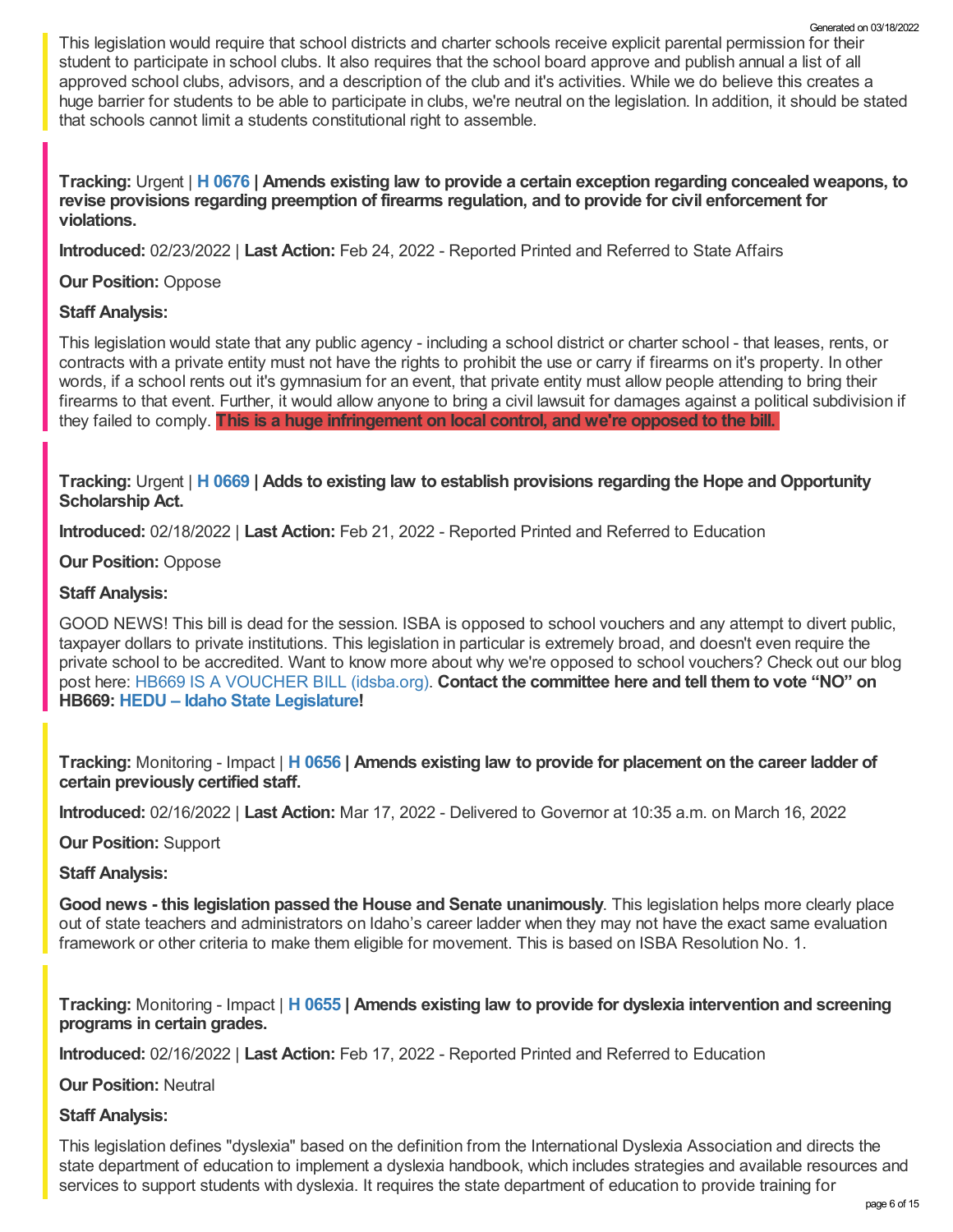educators and to designate a dyslexia specialist to support reading improvement plans for students with dyslexia. Generated on 03/18/2022

**Tracking:** ISBA Sponsored Bill | **H [0654](https://legislature.idaho.gov/sessioninfo/2022/legislation/H0654/) | Amends existing law to authorize certain professionals to work as school counselors.**

**Introduced:** 02/16/2022 | **Last Action:** Mar 17, 2022 - Delivered to Governor at 10:35 a.m. on March 16, 2022

**Our Position:** Support

# **Staff Analysis:**

**Good news - this legislation passed the House and Senate unanimously**. This legislation would add licensed professional counselors and licensed clinical professional counselors as individuals eligible to qualify as school counselors. This is based on ISBA [Resolution](https://www.idsba.org/wp-content/uploads/2021/12/02-Hiring-Flexibility-on-Licensed-Counselors.pdf) No. 2.

Tracking: Urgent | H [0653](https://legislature.idaho.gov/sessioninfo/2022/legislation/H0653/) | Adds to existing law to provide that a ballot question for a supplemental levy must be accompanied by a disclosure about the purposes for which the levy revenues will be used and to provide that **school districts must use levy revenues for the purposes identified in the disclosure.**

**Introduced:** 02/16/2022 | **Last Action:** Mar 01, 2022 - Introduced, read first time; referred to: State Affairs

**Our Position:** Neutral

#### **Staff Analysis:**

This legislation would require additional levy disclosure, in that schools would be required to include a detailed purposes for the levy, and include the amount for each purpose. If you fail to comply, it would invalidate the levy. In addition, if you had more than a 10% various on the stated purpose on the ballot, the board would be required to hold a public hearing prior to taking action on using the levy dollars differently.

Tracking: Urgent | H [0652](https://legislature.idaho.gov/sessioninfo/2022/legislation/H0652/) | Amends and adds to existing law to provide that funds appropriated for employee health insurance shall be used for such insurance and to provide for the payment of certain premiums by the **retirement board.**

**Introduced:** 02/16/2022 | **Last Action:** Feb 17, 2022 - Reported Printed and Referred to Education

#### **Our Position:** Oppose

#### **Staff Analysis:**

This legislation is sponsored by Rep. Horman and has two main components: first, it would mandate that the discretionary monies allocated for health insurance is spent *only* on health insurance, and if used for other purposes would revert back to the state. If they failed to make such reimbursement, the "misused funds" would be deducted from the district or schools next payment. If you used up to 90% for the health insurance money, you could retain the remaining amount but it must be used on health insurance the following year. **While we support the intent, we think there are substantial unintended consequences. ISBAGAC directed staff to address these concerns and in the meantime oppose to the first piece.** The second piece, which we are supportive of, ensures that all school employees can still use unused sick leave to pay for health insurance upon retirement. Contact: House Education [Committee](https://legislature.idaho.gov/sessioninfo/2022/standingcommittees/HEDU/) and your own local legislators.

Tracking: Urgent | H [0651](https://legislature.idaho.gov/sessioninfo/2022/legislation/H0651/) | Amends existing law to require drug testing and criminal background tests for certain **teachers.**

**Introduced:** 02/16/2022 | **Last Action:** Mar 03, 2022 - Filed in Office of the Chief Clerk

**Our Position:** Oppose

#### **Staff Analysis:**

**Good news - this legislation died on the House floor.** This legislation would require a school district and charter to drug test substitute teachers prior to their hire. **ISBA is opposed.** While we're certainly opposed to all employees being under the influence on school property, this feels like we're violating privacy rights of parents and community members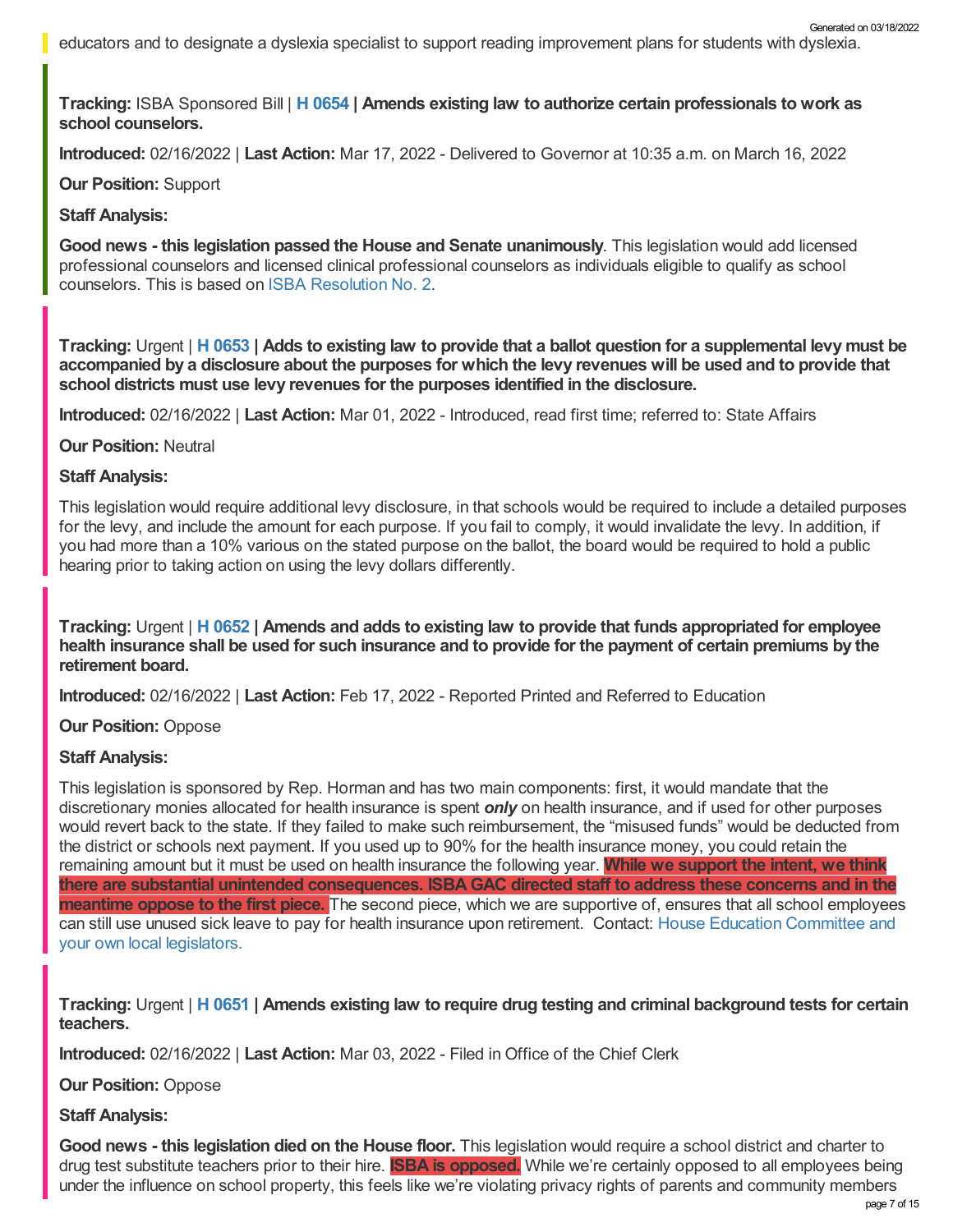who are stepping up to serve a need. In addition, there is no fiscal note so districts would have to pay for the additional cost. Most schools and districts have policies in place that require drug testing on suspicion, and that process has seemingly worked well.

# **Tracking:** Urgent | **H [0650](https://legislature.idaho.gov/sessioninfo/2022/legislation/H0650/) | Amends existing law to revise provisions regarding curricular materials adoption committees.**

**Introduced:** 02/16/2022 | **Last Action:** Mar 17, 2022 - Read second time as amended in the Senate, filed for Third Reading

**Our Position:** Neutral

# **Staff Analysis:**

This legislation changes the curricular materials adoption committees to a required committee, and outlines that it must consist of 12 members – 3 teachers, 1 board member, 1 administrator, 1 community member, and 6parents of children attending school. ISBA GAC voted to oppose only the prescriptiveness of the committee, it could place a very difficult burden on small districts and charters to recruit that many people to the committee. **The good news is that Senate** Education sent the bill to the amending order to provide more flexibility on the makeup of the committee, thus **we've switched our position to neutral.**

**Tracking:** Urgent | **H [0649](https://legislature.idaho.gov/sessioninfo/2022/legislation/H0649/) | Amends existing law to require approval of supplemental material.**

**Introduced:** 02/16/2022 | **Last Action:** Feb 17, 2022 - Reported Printed and Referred to Education

**Our Position:** Oppose

# **Staff Analysis:**

This legislation would require school boards to approve *all* supplemental materials teachers use in classrooms. **ISBA GAC voted to oppose.** While we don't disagree with the intent, this could be a logistical nightmare for a volunteer board to meet regularly to approve a discussion, article, or idea in the classroom. Teachers are already expected to adhere to Idaho's professional standards and are evaluated on components to avoid outrageous curriculum in classrooms. Further, we have grievance processes in place for these types of issues and believe are best handled at the local level. Contact: House Education [Committee](https://legislature.idaho.gov/sessioninfo/2022/standingcommittees/HEDU/) and your own local legislators.

# **Tracking:** Urgent | **H [0627](https://legislature.idaho.gov/sessioninfo/2022/legislation/H0627/) | Amends existing law to provide for enrollment-based funding and to allow for alternative education programs.**

**Introduced:** 02/14/2022 | **Last Action:** Feb 15, 2022 - Reported Printed and Referred to Education

#### **Our Position:** Support

# **Staff Analysis:**

This would change Idaho permanently to allocating support unites based on FTE Enrollment, instead of Average Daily Attendance. This is how we've essentially been funded the last two years, it's a much more accurate way to count students. ISBA supports this legislation.

Tracking: Urgent | H [0607](https://legislature.idaho.gov/sessioninfo/2022/legislation/H0607/) | Amends existing law to provide that the commission may adopt certain rules and to **revise provisions regarding joint lotteries.**

**Introduced:** 02/14/2022 | **Last Action:** Mar 17, 2022 - Delivered to Governor at 10:35 a.m. on March 16, 2022

**Our Position:** Support

**Staff Analysis:**

Good news - this passed the House and Senate! **ISBA is in strong support of this legislation**. This legislation ensures that Idaho can still remain in the Multi State Lottery Association and play Powerball - Idaho's most popular lottery game. Idaho schools receive significant amount of support for facility upgrades and bond/levy equalization. Without this legislation, Idaho would no longer be eligible to have Powerball and those funds would be at risk.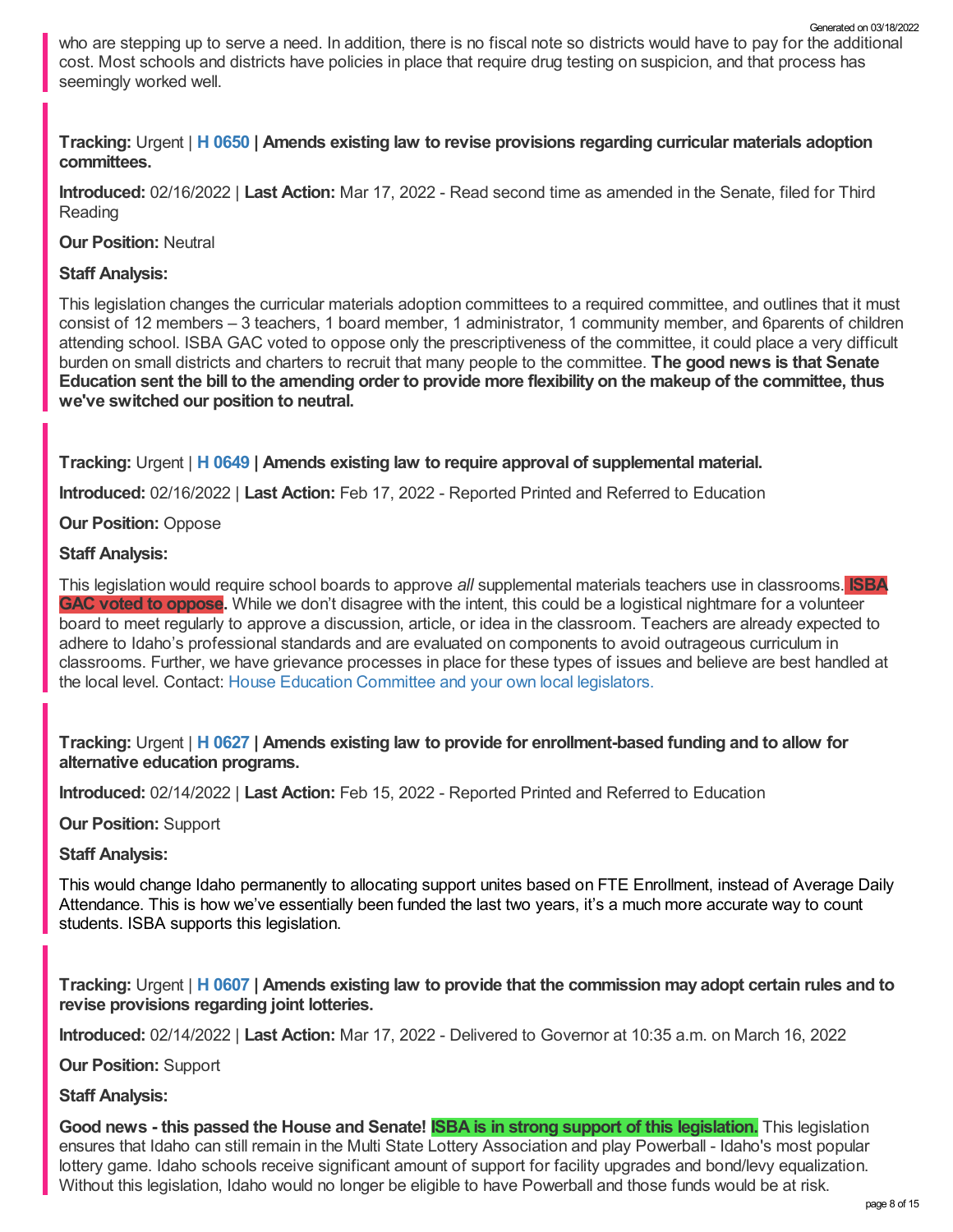**Tracking:** Monitoring - Impact | **S [1318](https://legislature.idaho.gov/sessioninfo/2022/legislation/S1318/) | Amends existing law to establish provisions regarding certain kindergarten students.**

**Introduced:** 02/14/2022 | **Last Action:** Feb 15, 2022 - Reported Printed; referred to Education

#### **Our Position:** Oppose

### **Staff Analysis:**

1318 says that support units for kindergarten students who only enroll in a half-day program – but, who meet certain conditions – can be counted as a 'full-day' student if they participate in kindergarten screeners or assessments are provided evidence-based supplementary materials, and if the student is not proficient ay enroll in a 3 to 5 in-person summer school. **We have some concerns with this legislation and will address them with the sponsor.**

**Tracking:** Monitoring - Impact | **S [1317](https://legislature.idaho.gov/sessioninfo/2022/legislation/S1317/) | Adds to existing law to establish a kindergarten savings account.**

**Introduced:** 02/14/2022 | **Last Action:** Feb 15, 2022 - Reported Printed; referred to Education

#### **Our Position:** Oppose

# **Staff Analysis:**

Sen. Thayn has two interesting ideas for Full-Day Kindergarten. 1317 creates a kindergarten savings account and is contingent if the legislature funds full-day Kindergarten. It would direct the State Board to create a program where a parent or legal guardian can apply to the school district or charter to withdraw funds to be used for certain approved expenses – such as technology, curriculum, therapies, or other expenses approved by the state Board The account essentially functions as a government-authorized accounts that allow families to spend government funds on a variety of education-related costs for kindergarten families. The student is only eligible be up to \$1,000 at first, but receive another \$500 if they pass the spring IRI with a 'proficient' or better score. The school or district also receives \$500 for administrative costs, including the IRI. **ISBA has concerns and will address them with the sponsor.**

**Tracking:** Urgent | **S [1315](https://legislature.idaho.gov/sessioninfo/2022/legislation/S1315/) | Amends existing law to provide for full-day kindergarten and to revise provisions regarding certain support units and funding distributions.**

**Introduced:** 02/14/2022 | **Last Action:** Feb 15, 2022 - Reported Printed; referred to Education

**Our Position:** Support

# **Staff Analysis:**

This proposal is based on a proposal passed by the State Board of Education and creates the calculated formula to allow for the funding of full-day kindergarten. It would cost between \$42 million and \$46 million annually, if an estimated 80% of school districts and charter schools take part in full-day kindergarten. Participation in full-day kindergarten by districts and schools would be still optional, and it does not change the fact that kindergarten in general is still optional for parents and legal guardians. **S**omething important to note, this bill would prohibit school districts from paying for fullday kindergarten with maintenance and operations levies. This bill also requires that full-day kindergarten programs use evidence-based teaching methods and includes a parental engagement component. **ISBA is in support of this legislation and urges you contact your own local legislators and Senate [Education](https://legislature.idaho.gov/sessioninfo/2022/standingcommittees/SEDU/)**

Tracking: Monitoring - Impact | S [1302](https://legislature.idaho.gov/sessioninfo/2022/legislation/S1302/) | Amends and adds to existing law to provide sales tax revenues to school **districts and to revise provisions regarding school levy authority.**

**Introduced:** 02/11/2022 | **Last Action:** Feb 14, 2022 - Reported Printed; referred to Local Government & Taxation

**Our Position:**

**Staff Analysis:**

**Tracking:** Monitoring - Impact | **S [1291](https://legislature.idaho.gov/sessioninfo/2022/legislation/S1291/) | Charter Certificate Bill - Amends existing law to provide alternative methods of obtaining certain certifications.**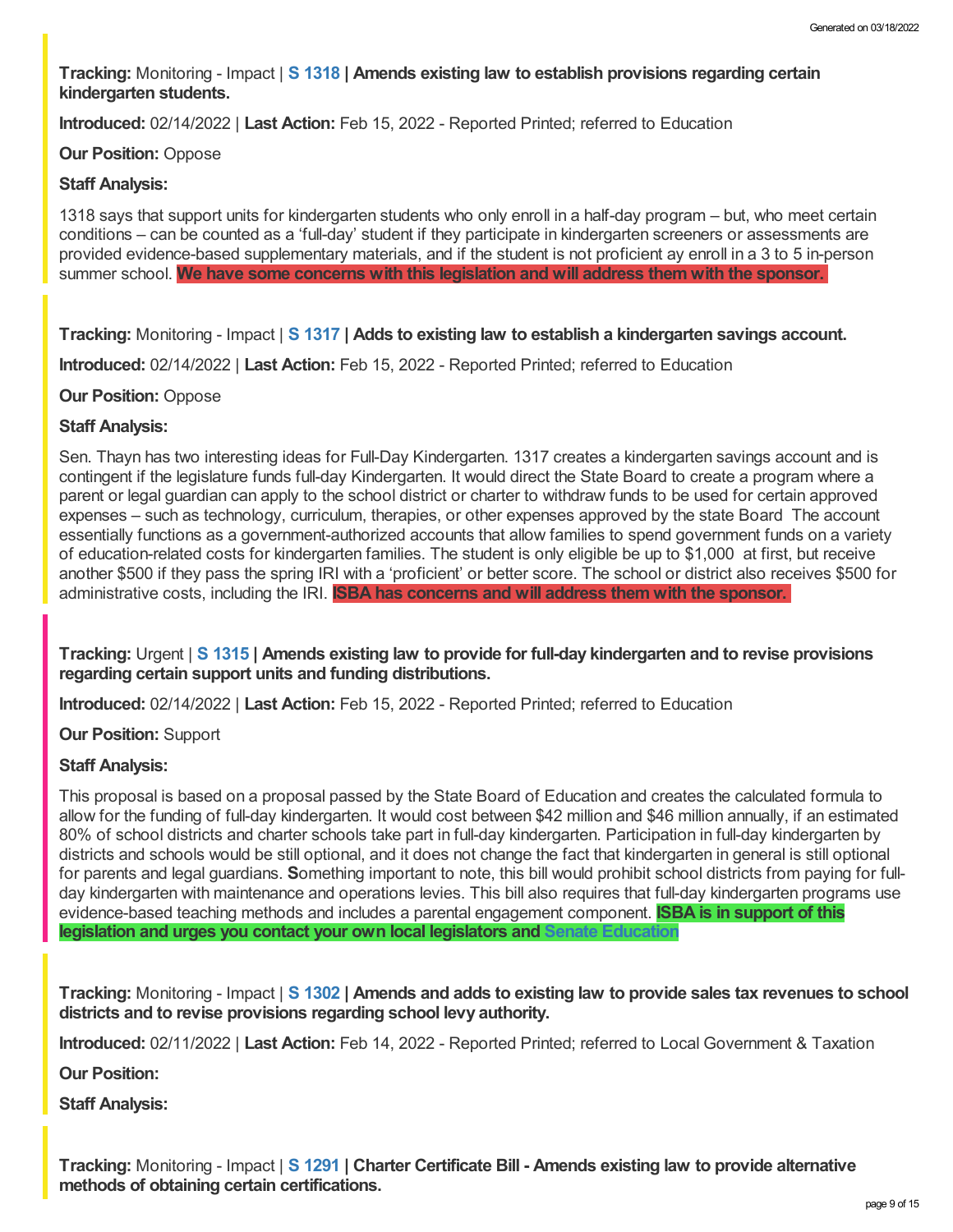**Introduced:** 02/10/2022 | **Last Action:** Mar 18, 2022 - Received from Senate; Signed by Speaker; Returned to Senate Generated on 03/18/2022

**Our Position:** Neutral

**Staff Analysis:**

ISBA is neutral on this legislation. Like House Bill 221 from last year, this allows local charter school boards to create a charter-specific certificate. Requirements are that you hold a bachelor's degree and/or CTE certificate, but you aren't required to be doing an alternate route to certification. It is only allowed at charter schools, and only transferrable from charter to charter via MOU. It also allows the charter to create their on professional development in substitute of the State Board of Education.

**Tracking:** Monitoring - Impact | **S [1290](https://legislature.idaho.gov/sessioninfo/2022/legislation/S1290/) | Adds to existing law to establish the Rural and Underserved Educator Incentive Program.**

**Introduced:** 02/10/2022 | **Last Action:** Mar 17, 2022 - Reported enrolled; signed by President; to House for signature of Speaker

**Our Position:** Support

# **Staff Analysis:**

This bill has bi-partisan support and establishes a rural educator incentive program for high-need or rural districts/charters. It would provide a maximum amount of eligible funding that gradually increases for the number of years the educator stays in the high need or rural district/charter. Funds could be used for loan repayments, additional degrees, or other education costs. This passed the Senate and is awaiting a hearing in the House. Please [contact](https://legislature.idaho.gov/sessioninfo/2022/standingcommittees/SEDU/)ion House Education and ask for their support of the bill.

Tracking: Monitoring - Impact | H [0571](https://legislature.idaho.gov/sessioninfo/2022/legislation/H0571/) | Amends existing law to allow school buses to travel up to 70 miles per **hour on the interstate.**

**Introduced:** 02/09/2022 | **Last Action:** Mar 17, 2022 - Read second time as amended in the Senate, filed for Third Reading

**Our Position:** Neutral

#### **Staff Analysis:**

This legislation would supercede Idaho's Standards for School Bus Drivers and allow them to drive 70 miles per house on the interstate, instead of the 65 mile per hour rule currently. **This legislation died on the Senate floor by a vote of 16-19.**

**Tracking:** Monitoring - Impact | **H [0566](https://legislature.idaho.gov/sessioninfo/2022/legislation/H0566/) | Amends existing law to revise the definition of "property or resources."**

**Introduced:** 02/08/2022 | **Last Action:** Mar 17, 2022 - Returned from Senate Passed; to JRA for Enrolling

**Our Position:** Neutral

#### **Staff Analysis:**

This legislation amends the "Public Integrity in Elections Act" to clarify that public property that during certain times and manners that are available to the general public *may* be used by a political, provided that the space is provided to all political parties in a fair and equal manner.

**Tracking:** Monitoring - Impact | **H [0555](https://legislature.idaho.gov/sessioninfo/2022/legislation/H0555/) | Change to PERSI Contribution for School Employees - Amends, adds to, and repeals existing law to provide for the contribution rates and reemployment of school members.**

**Introduced:** 02/08/2022 | **Last Action:** Mar 16, 2022 - Read second time; filed for Third Reading

**Our Position:** Neutral

**Staff Analysis:**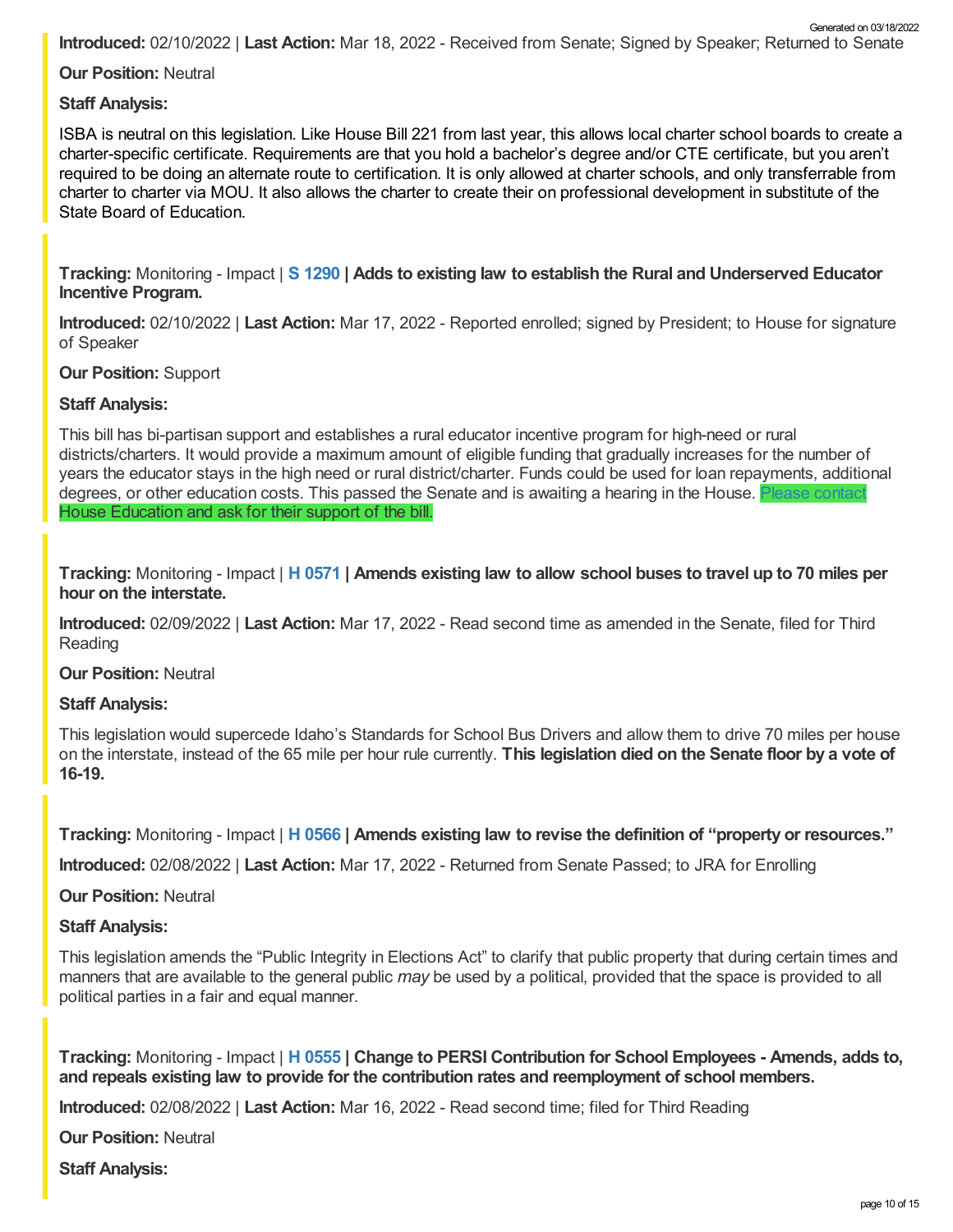After hearing a concern on the cost of Return to Work for certain school employees, PERSI is bringing this which creates a new class for school employees. It doesn't change the contribution rate, but it could allow the PERSI Board to consider a contribution rate. If approved, the PERSI board is prepared to reduce the general member rate but keep the teacher rate the same as it is today. It also allows ALL retired public employees to be eligible for Return to Work – meaning, retired city officials could work for schools without creating an issue on the PERSI fund and vice versa. If passed, PERSI plans to provide a lot of information to you all via webinar and his roadshows. Generated on 03/18/2022

**Tracking:** Monitoring - Impact | **S [1280](https://legislature.idaho.gov/sessioninfo/2022/legislation/S1280/) | Amends and adds to existing law to establish programs for dyslexia.**

**Introduced:** 02/08/2022 | **Last Action:** Feb 17, 2022 - Read First Time, Referred to Education

**Our Position:** Neutral

# **Staff Analysis:**

This legislation has the intended purposes of more readily identifying children who are living with dyslexia. It would first define dyslexia, and then align Idaho's Literacy Achievement and Accountability Act to be assessed for characteristics in dyslexia. It would also establish a list of evidence-based screening and intervention tools for schools to use, and assure educators are receiving professional development and technical assistance for better serving children with dyslexia.

**Tracking:** Monitoring - Impact | **H [0545](https://legislature.idaho.gov/sessioninfo/2022/legislation/H0545/) | Repeals and adds to existing law to remove the Public Charter School Debt Reserve Fund and to provide for a revolving loan fund.**

**Introduced:** 02/07/2022 | **Last Action:** Feb 18, 2022 - Introduced, read first time; referred to: Education

# **Our Position:** Neutral

# **Staff Analysis:**

ISBA is neutral on this legislation. This would create a "revolving loan" fund at the state where charter schools could obtain lower interest rates on loans. There are limitations. For example, the school must pass certain financial provisions, bring at least \$1,000,000 in private or public grants, and demonstrate it has a commitment from al ender to provide a minimum of 20% project financing.

**Tracking:** Monitoring - Impact | **H [0544](https://legislature.idaho.gov/sessioninfo/2022/legislation/H0544/) | Amends existing law to provide for placement on the career ladder of certain staff for those previously certified out of state.**

**Introduced:** 02/07/2022 | **Last Action:** Feb 08, 2022 - Reported Printed and Referred to Education

**Our Position:**

**Staff Analysis:**

**Tracking:** Monitoring - No Expected Impact | **H [0533](https://legislature.idaho.gov/sessioninfo/2022/legislation/H0533/) | Amends existing law to allow for certain employees to continue to receive master educator premiums.**

**Introduced:** 02/04/2022 | **Last Action:** Mar 17, 2022 - U.C. to postpone consideration of veto until one legislative day

**Our Position:** Neutral

#### **Staff Analysis:**

This legislation creates a retroactive clause for approximately 23 school administrators who did the work and *received* the Master Educator Premium, but were ineligible to receive years two or three of the premium once they became an administrator. The Master Educator Premium program was phased out in 2020 when the Advanced Professional Rung was added to the career ladder. It's retroactive and has minimal impact. **This legislation was vetoed by the Governor.**

**Tracking:** Monitoring - Impact | **H [0531](https://legislature.idaho.gov/sessioninfo/2022/legislation/H0531/) | Adds to existing law to provide for the protection of certain monuments**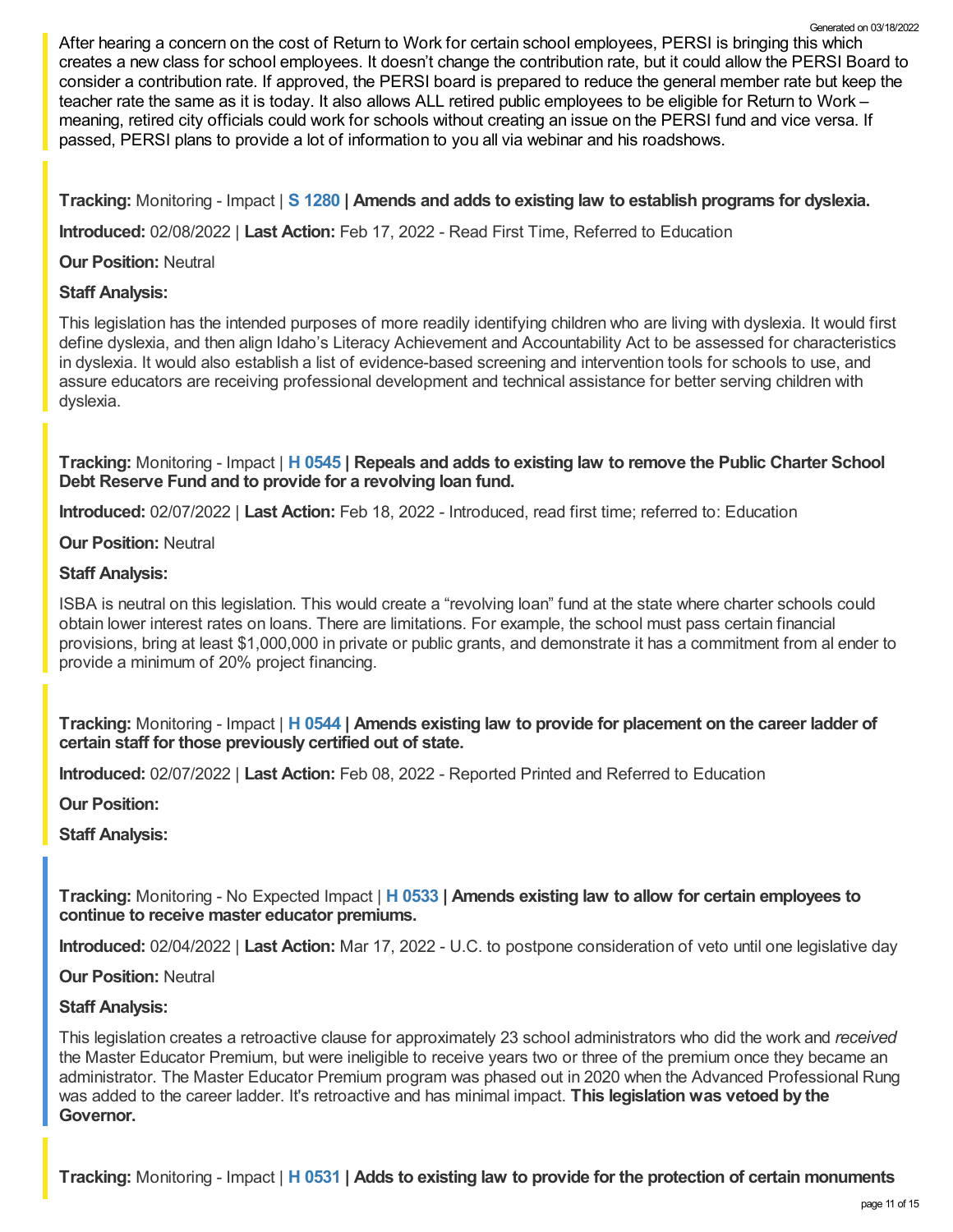# **and memorials.**

**Introduced:** 02/04/2022 | **Last Action:** Feb 16, 2022 - Introduced, read first time; referred to: State Affairs

**Our Position:** Oppose

# **Staff Analysis:**

ISBA is opposed to this bill using the guiding principal of Local Governance, sometimes called Local Control. This legislation would say that no political subdivision can alter, relocate, or remove any historical monument or memorial without the two-thirds vote approval from the Idaho State Historical Society - including bridges, schools, parks, or any other public area. It also requires that the Governor, Speaker of the House, President Pro Tem, and Minority Leadership in the House and Senate to be notified, and it may require them to go before the House and Senate State Affairs committees in the legislature. While we do appreciate that this years' version does allow some exceptions for construction or repair, we believe that local school boards should have the authority to work with their community on these issues, and not rely on a supermajority vote of a non-elected body. **Who to contact**: this bill passed the House State Affairs committee and is on the House floor. Contact your House member!

# Tracking: Monitoring - Impact | S [1271](https://legislature.idaho.gov/sessioninfo/2022/legislation/S1271/) | Paying Down Levies Bill - Amends and adds to existing law to provide for **state support of discretionary spending by school districts.**

**Introduced:** 02/04/2022 | **Last Action:** Feb 07, 2022 - Reported Printed; referred to Education

**Our Position:** Support

# **Staff Analysis:**

This bill would appropriate additional funds to schools on a per-student for discretionary purposes. However, if a school is collecting a levy, they would be required to use at least 75% of it to provide property tax relief. Everything else would be directed by the school board. ISBA has always advocated for more state support for school districts so there is less reliance on [supplemental](https://legislature.idaho.gov/sessioninfo/2022/standingcommittees/SEDU/) levies just to meet day-to-day operational needs. committee to support this legislation.

**Tracking:** Monitoring - Impact | **H [0514](https://legislature.idaho.gov/sessioninfo/2022/legislation/H0514/) | Adds to existing law to establish provisions regarding the prohibition of mask mandates.**

**Introduced:** 02/02/2022 | **Last Action:** Feb 16, 2022 - U.C. to be returned to State Affairs Committee

**Our Position:** Oppose

**Staff Analysis:**

ISBA is opposed to this legislation using the principle of Local Governance, sometimes known as Local Control. This legislation would prevent any local government - including school districts and charter schools - from requiring facial coverings or masks. Just like the ISBA would oppose a bill that would mandate the school board to require masks, we are opposed to bills that take away a school board's authority to do so. We believe that local school boards should have the ability to make decisions on these issues the way that they and their community feel is best. **Who to contact:** House State Affairs [Committee.](https://legislature.idaho.gov/sessioninfo/2022/standingcommittees/HSTA/)

**Tracking:** Monitoring - Impact | **H [0512](https://legislature.idaho.gov/sessioninfo/2022/legislation/H0512/) | Amends existing law to prohibit holding another bond election within 11 months of a failed bond election.**

**Introduced:** 02/02/2022 | **Last Action:** Feb 18, 2022 - Introduced, read first time; referred to: State Affairs

**Our Position:** Oppose

#### **Staff Analysis:**

**ISBA is opposed to this legislation and it requires a call to action!** Once again, the House State Affairs committee introduced a bill that would place limits on local officials from placing a failed bond question on the ballot again for 11 months. Our members have brought resolutions for over 2 decades to reduce the supermajority requirement on facility bonds – something that is increasingly more difficult to achieve. This impedes efforts even further. It also came the day after the Joint Legislative Oversight Committee released their report on school facilities – in which they reported many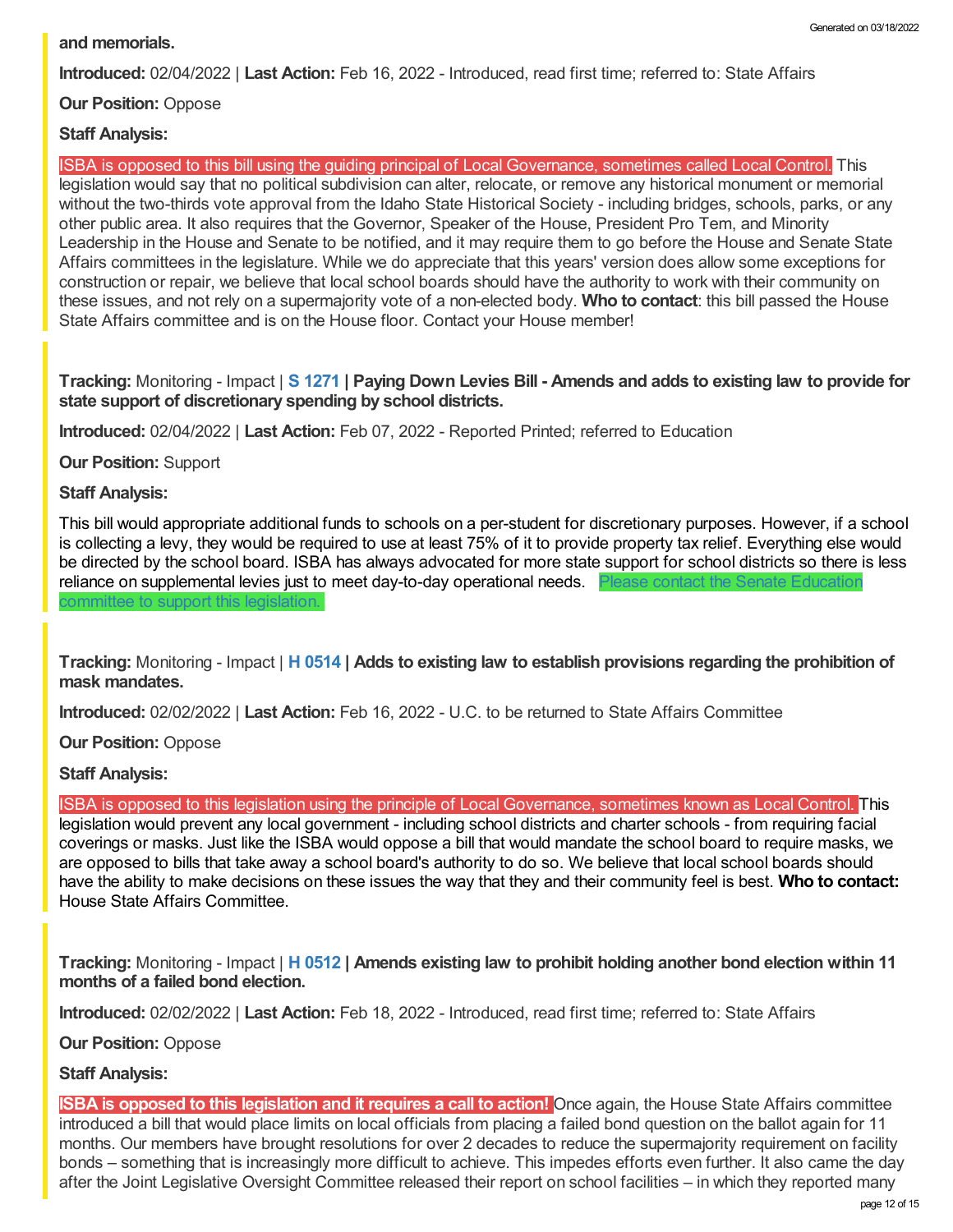**Tracking:** Monitoring - No Expected Impact | **S [1261](https://legislature.idaho.gov/sessioninfo/2022/legislation/S1261/) | Adds to existing law to provide for the installation of adult content filters on tablets and smart phones.**

**Introduced:** 02/02/2022 | **Last Action:** Feb 03, 2022 - Reported Printed; referred to State Affairs

# **Our Position:** Neutral

# **Staff Analysis:**

This legislation would require manufacturers of "Internet Capable Devices" - including tablets, computers, and phones to install and activate technology that enables parents to make filtering decisions for their children.

**Tracking:** Monitoring - Impact | **S [1255](https://legislature.idaho.gov/sessioninfo/2022/legislation/S1255/) | Adds to existing law to establish the Empowering Parents Grant Program, which provides funds to eligible students for certain education expenses.**

**Introduced:** 02/02/2022 | **Last Action:** Mar 01, 2022 - Session Law Chapter 13 Effective: 03/01/2022

# **Our Position:** Support

# **Staff Analysis:**

This bill was signed into law. This is a grant program for low-income families to use towards eligible education expenses for their kids. There is an income threshold starting with \$60,000 for the first 30 days, \$75,000 for the next 30 days. The program is open to all households regardless of income after that. Each student would be eligible for a \$1,000 grant, and each family is capped at \$3,000 total. It passed the Senate and now heads to House Education for a hearing.

**Tracking:** Monitoring - Impact | **S [1238](https://legislature.idaho.gov/sessioninfo/2022/legislation/S1238/) | Adds to existing law to provide for the self-directed learner designation.**

**Introduced:** 01/26/2022 | **Last Action:** Mar 01, 2022 - Session Law Chapter 12 Effective: 07/01/2022

**Our Position:** Support

# **Staff Analysis:**

ISBA supports this legislation, formerly known as SB1226. This legislation - sponsored by Senate Education Chairman Sen. Steven Thayn (R- Emmett) - allows students to request and teachers to designate students as a .self-directed learner.. It's a mastery-type bill that says students can have more flexibility in their day to day schedule, but it would still require them to meet the school or district's graduation requirements. It provides a lot of latitude to teachers and districts to ensure this happens. The biggest piece is that students who are designated are still counted as a 1.0 Full Time Equivalent , so it has no impact on your budget. It passed the Senate, and passed out of House Education unanimously.

**Tracking:** Monitoring - Impact | **H [0461](https://legislature.idaho.gov/sessioninfo/2022/legislation/H0461/) | Amends existing law to revise eligibility requirements for the Armed Forces and Public SafetyOfficer Scholarship.**

**Introduced:** 01/25/2022 | **Last Action:** Mar 09, 2022 - Reported Signed by Governor on March 8, 2022 Session Law Chapter 29 Effective: 07/01/2022

#### **Our Position:** Support

# **Staff Analysis:**

This is a bipartisan bill that amends Idaho's scholarship for military families who has a parent or spouse die in combat to add that they can be eligible if their parent or spouse dies in training or in their line of service. The change stems from a recent tragedy where three members of Idaho's National Guard died in a Blackhawk helicopter exercise, and the bill sponsors realized that their children wouldn't be eligible for the scholarship because they didn't die in combat. This bill is signed into law.

**Tracking:** Monitoring - Impact | **H [0444](https://legislature.idaho.gov/sessioninfo/2022/legislation/H0444/) | Amends 2021 session law to extend a sunset date to July 1, 2023.**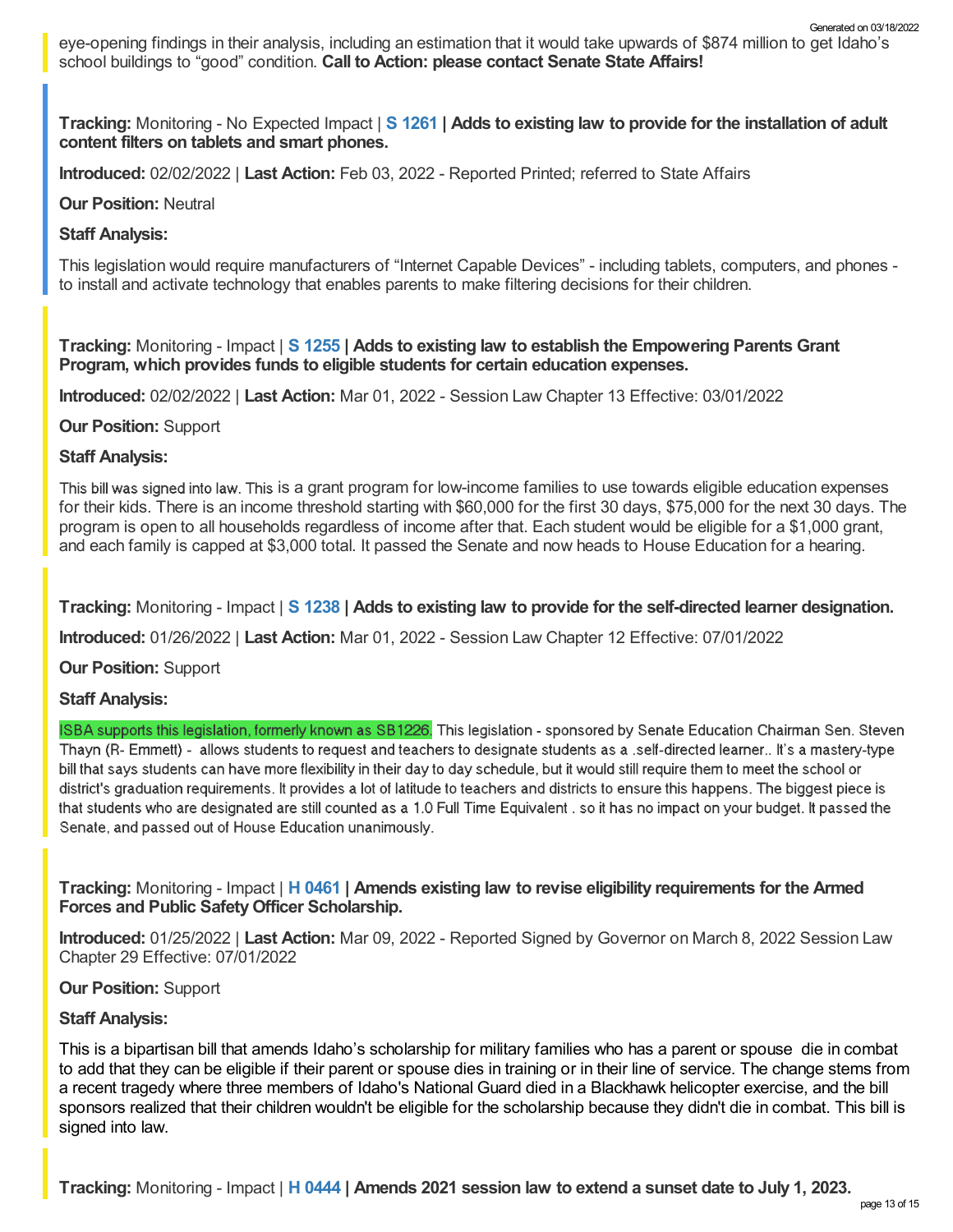**Introduced:** 01/18/2022 | **Last Action:** Feb 28, 2022 - Reported Signed by Governor on February 24, 2022 Session Law Chapter 9 Effective: 07/01/2022 Generated on 03/18/2022

# **Our Position:** Support

# **Staff Analysis:**

ISBA Supports this legislation. It passed the House and Senate Committee, and is awaiting a full vote in the Senate.

This legislation extends the "sunset" - also known as the 'repeal' date - of the Coronavirus Liability Immunity Act. It protects school districts and charter schools from litigation that arise out of COVID-19 infections. Since it's original passage during the Extraordinary Session of 2020, they have extended the sunset date at least once. This legislation extends it until July 1, 2023, extending it from July 1, 2022.

**Tracking:** Urgent | **H [0443](https://legislature.idaho.gov/sessioninfo/2022/legislation/H0443/) | Adds to existing law to create the Public School Health Insurance Fund.**

**Introduced:** 01/18/2022 | **Last Action:** Feb 09, 2022 - Reported Signed by Governor on February 8, 2022 Session Law Chapter 3 Effective: 07/01/2022

**Our Position:** Support

# **Staff Analysis:**

**This bill passed the Senate overwhelmingly, and is now on the Governor's Desk!** This legislation creates a dedicated fund for the purpose of funding the one-time amount required for public schools to buy in to the state's medical and dental insurance plan. The creation of the fund does not *require* school districts and charter schools to buyin to the plan, but creates the necessary resources to do so if you choose. Schools and districts would have two-years to utilize these funds to join the state pool. This has broad support from the Education Stakeholder groups, and is a recommendation from Governor Little. It also has a strong list of bi-partisan co-sponsors. It was opposed by a few insurance companies and the Idaho Freedom Foundation. ISBA has long advocated for the resources necessary for schools to join the state insurance pool - and this would create the opportunity for you to do that. It does also phase out the leadership premium allocation, which we know many have liked. However, it has strong support to offset the loss of these funds with a larger increase in other areas of the public schools budget that can benefit *all* employees. **Please wait for more information from the Idaho Department of Administration for information on the State's health plan.**

Tracking: Urgent | HCR [0027](https://legislature.idaho.gov/sessioninfo/2022/legislation/HCR027/) | States findings of the Legislature and rejects certain rules of the State Board of **Education relating to Idaho content standards.**

**Introduced:** 01/13/2022 | **Last Action:** Jan 14, 2022 - Reported Printed and Referred to Education

**Our Position:** Oppose

**Staff Analysis:**

No update from last week. This concurrent resolution would reject - in their entirety - Idaho's content standards for English Language Arts, Math, and Science. It was introduced and is paired with HB437. **Based on 2022 ISBA** Resolution No. 5, the ISBA is opposed to this rejection. The ISBA is not opposed to a review and proposed revision of content standards, but without an independent review of the changes in the proposed revisions, it **could create fiscal instability and wreck havoc on our educators ability to implement the standards. Content standards drive everything at the local level from curricular materials adoption, to teacher professional development, and assessments. The ISBA respectfully requests a thorough analysis about what has changed within each content section, and once determined, requests an appropriate time frame and financial resources** for school districts and charter schools to implement these new standards in a predictable and stable manner.<br>Who to contact: House Education [Committee](https://legislature.idaho.gov/sessioninfo/2022/standingcommittees/HEDU/).

**Tracking:** Monitoring - Impact | **H [0436](https://legislature.idaho.gov/sessioninfo/2022/legislation/H0436/) | Amends existing law to revise the individual and corporate income tax rate and to provide for an income tax rebate.**

**Introduced:** 01/12/2022 | **Last Action:** Feb 07, 2022 - Reported Signed by Governor on February 4, 2022 Session Law Chapter 1 Effective: Retroactive to 01/01/2022 SECTION 1 -3; 02/04/2022 SECTION 4